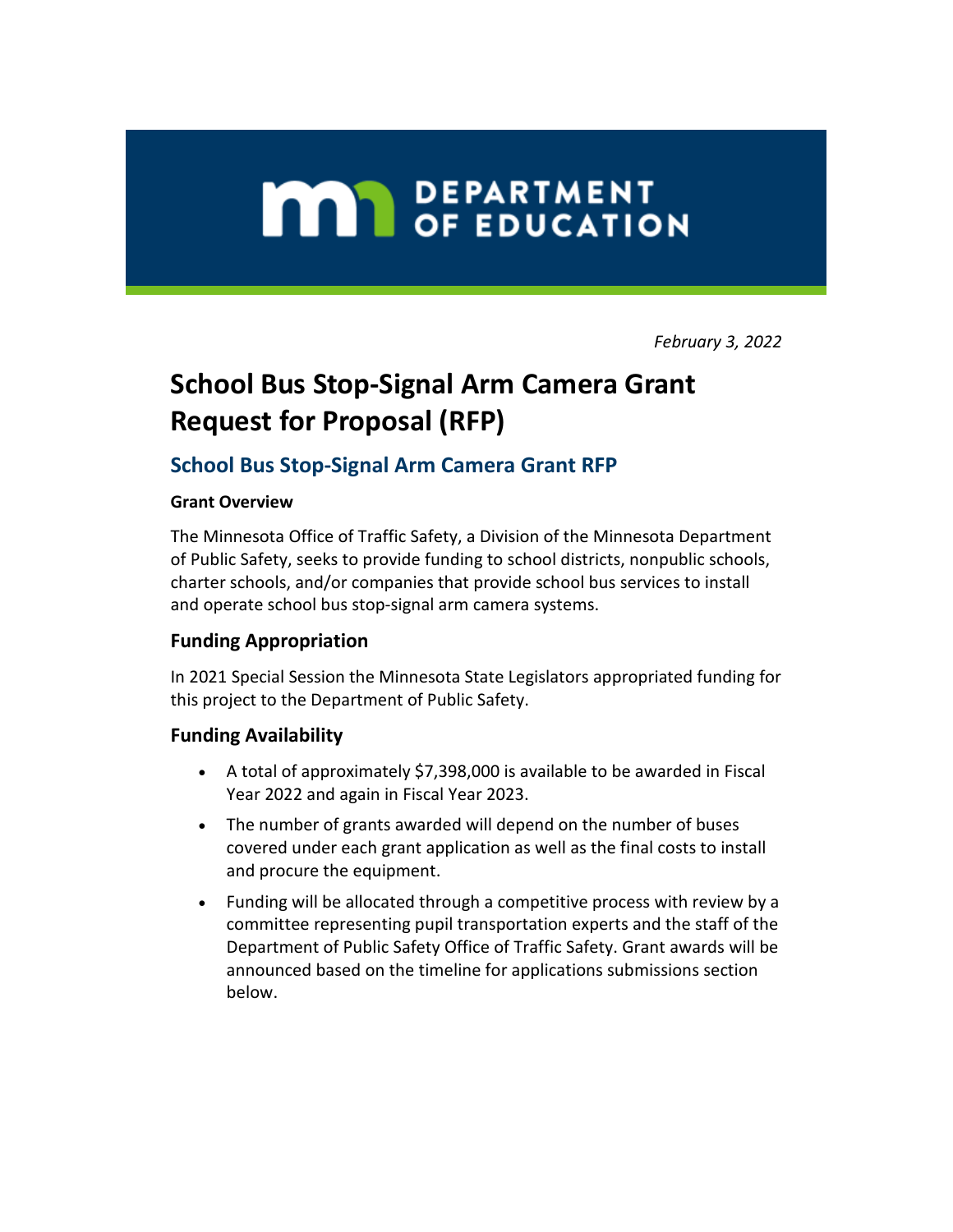- A grantee may only incur eligible expenditures once a grant contract agreement has been fully executed. Expenditures prior to the grant effective date are not eligible for reimbursement.
- If awarded funding to purchase cameras, the expectation is the cameras are in use on a qualified bus for a minimum of three years.

#### **Priorities and Populations Served**

It is the policy of the State of Minnesota to ensure fairness, precision, equity and consistency in competitive grant awards. This includes implementing diversity and inclusion in grant-making. Policy 08-02 establishes the expectation that grant programs intentionally identify how the grant serves diverse populations, especially populations experiencing inequities and/or disparities.

This grant will serve:

• School-age children who ride on school buses throughout the state of Minnesota by identifying drivers who fail to stop when these children are getting on and off school buses.

# **Competitive Priority**

Priority will be given to applicants that propose to install cameras on regular route type A, B, C, and D buses; newer buses; and buses not currently equipped with a stop-signal arm or forward facing camera system.

# **SWIFT Supplier Registration Instructions**

In order to receive a payment from the State of Minnesota, you must be a [Registered Supplier in SWIFT.](https://lnks.gd/l/eyJhbGciOiJIUzI1NiJ9.eyJidWxsZXRpbl9saW5rX2lkIjoxMDAsInVyaSI6ImJwMjpjbGljayIsImJ1bGxldGluX2lkIjoiMjAyMjAyMDMuNTI4NDEwODEiLCJ1cmwiOiJodHRwczovL21uLmdvdi9tbWItc3RhdC9kb2N1bWVudHMvc3dpZnQvdHJhaW5pbmcvdHJhaW5pbmdndWlkZXMvc3dpZnQtc3VwLXBvcnRhbC1yZWdpc3Rlci1hcy1zdXBwbGllci5wZGYifQ.xTAPq7VkHrIOCbVB1Q8JzY--_o4oh2DRHhcdUWJ5wfs/s/7877563/br/126104285030-l) Please see Appendix C for details. **Questions on registering as a Supplier should be emailed to the MMB Supplier Help Line at** [efthelpline.mmb@state.mn.us](mailto:efthelpline.mmb@state.mn.us)

# **DPS E-Grants Instructions**

**Completed proposals must be received via the Department of Public Safety (DPS) Web-Based [e-grants](https://lnks.gd/l/eyJhbGciOiJIUzI1NiJ9.eyJidWxsZXRpbl9saW5rX2lkIjoxMDEsInVyaSI6ImJwMjpjbGljayIsImJ1bGxldGluX2lkIjoiMjAyMjAyMDMuNTI4NDEwODEiLCJ1cmwiOiJodHRwczovL2FwcC5kcHMubW4uZ292L2VncmFudHMifQ.tTRhS4LGkuP1ZfmGxym0eKzdOSOYctByR2rs6Pa3HMI/s/7877563/br/126104285030-l) system by the close of the business day 4:30 p.m. Tuesday, March 15, 2022. Late proposals will not be considered.**

If you are currently not an assigned user of the DPS [e-grants](https://lnks.gd/l/eyJhbGciOiJIUzI1NiJ9.eyJidWxsZXRpbl9saW5rX2lkIjoxMDIsInVyaSI6ImJwMjpjbGljayIsImJ1bGxldGluX2lkIjoiMjAyMjAyMDMuNTI4NDEwODEiLCJ1cmwiOiJodHRwczovL2FwcC5kcHMubW4uZ292L2VncmFudHMifQ.8fHwFS7C5VGFG-cNMxMQkGE0gt8yeBeJ95aDgHFCUjU/s/7877563/br/126104285030-l) system, click on "new user." If you need assistance with e-grants, contact the OTS e-grants System Administrator, [Kristen Oster.](mailto:kristen.oster@state.mn.us) Applicants must be assigned a username